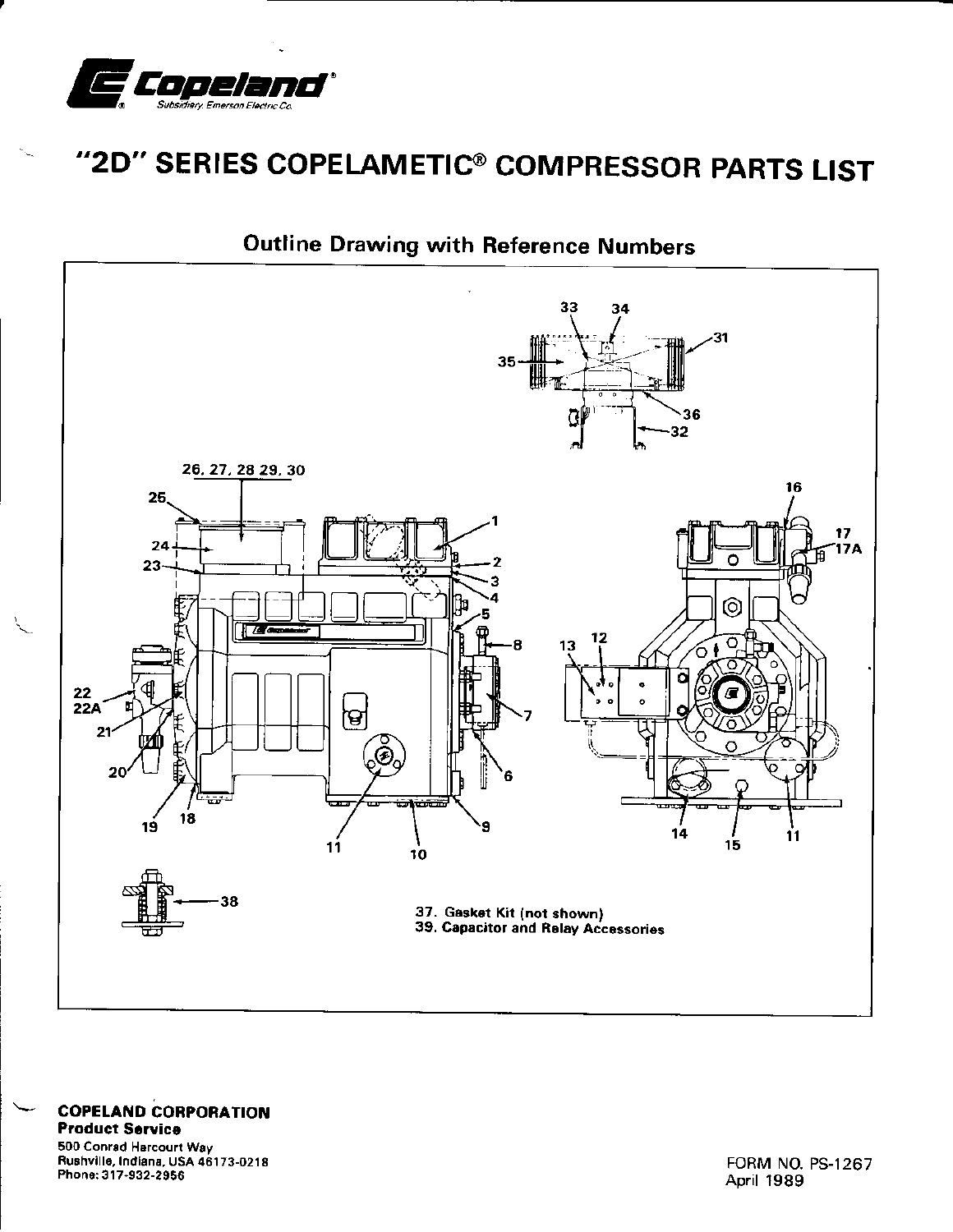## Extended Oil Sump Model

 $\ddot{\phantom{a}}$ 

 $\cdot$ 

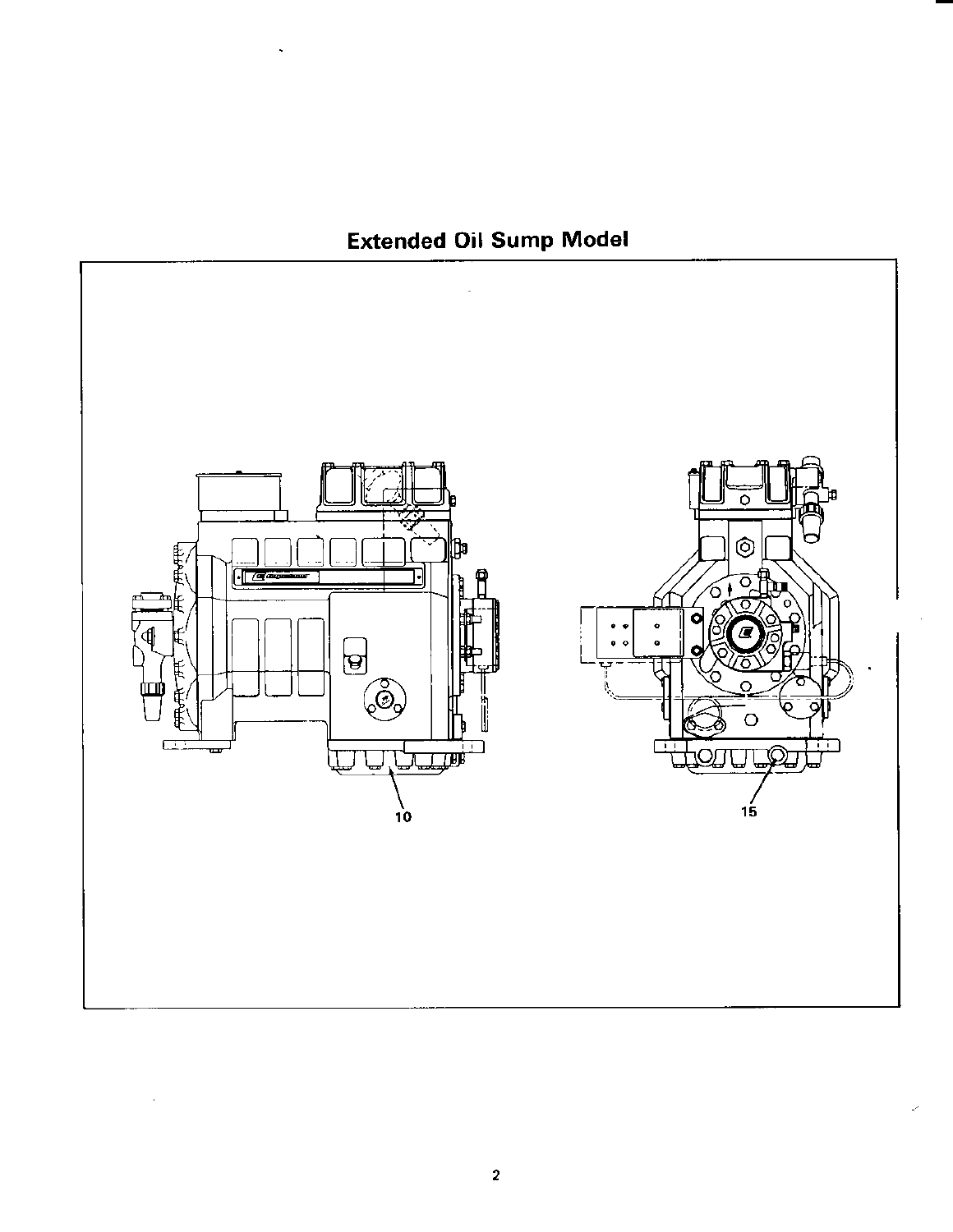|              | <b>Field Replacement Parts</b>                                                                                                                                                                                                   |                            |                                           |  |  |  |  |
|--------------|----------------------------------------------------------------------------------------------------------------------------------------------------------------------------------------------------------------------------------|----------------------------|-------------------------------------------|--|--|--|--|
| Ref.<br>No.  | <b>Part Description</b>                                                                                                                                                                                                          | <b>Part Number</b>         | <b>Model Series</b>                       |  |  |  |  |
| 1            | <b>Cylinder Head</b>                                                                                                                                                                                                             | 002-0228-00                | All                                       |  |  |  |  |
| $\mathbf{2}$ | Gasket-Cylinder Head                                                                                                                                                                                                             | 020-0756-00                | All                                       |  |  |  |  |
| 3            | Valve Plate Kit                                                                                                                                                                                                                  | 998-1661-22                | 2D & 2DB - 6 HP,<br>2DL - 4 HP            |  |  |  |  |
|              | Valve Plate Kit                                                                                                                                                                                                                  | 998-1661-23                | 2DC & 2DD - 5 HP,<br>2DA & 2DL - 7 1/2 HP |  |  |  |  |
|              | Valve Plate Kit                                                                                                                                                                                                                  | 998-1661-20                | $2DB - 5 HP$                              |  |  |  |  |
|              | Valve Plate Kit<br>(Valve plate kits include valve plate assembly, suction reeds, cylinder head gasket, and valve plate gasket.)                                                                                                 | 998-1661-21                | 2DA - 5 HP & 2DF - 3 HP                   |  |  |  |  |
|              | NOTE: Before installing new gaskets, make sure surfaces are clean and free of material. With refrigeration<br>oil, lightly oil both sides of the gasket. Valve plate gasket cylinder cutout must match cylinder bore.            |                            |                                           |  |  |  |  |
| 4            | Gasket-Valve Plate to Body                                                                                                                                                                                                       | 020-0757-01                | 2DB & 2DF                                 |  |  |  |  |
|              | Gasket-Valve Plate to Body<br>Gasket-Valve Plate to Body                                                                                                                                                                         | 020-0757-03<br>020-0757-05 | 2DC, 2DD & 2DL<br>2DA                     |  |  |  |  |
| 5            | Gasket-Housing Cover                                                                                                                                                                                                             | 020-0104-00                | All                                       |  |  |  |  |
| 6            | Gasket-Oil Pump                                                                                                                                                                                                                  | 020-0732-00                | All                                       |  |  |  |  |
| 7            | Oil Pump Kit                                                                                                                                                                                                                     | 998-0008-33                | All                                       |  |  |  |  |
|              | (Kit includes oil pump, gaskets, adapter rings, and bolts.)                                                                                                                                                                      |                            |                                           |  |  |  |  |
| 8            | Oil Pump Schrader Tee                                                                                                                                                                                                            | 510-0191-00                | All                                       |  |  |  |  |
| 9.           | Gasket-Bottom Plate                                                                                                                                                                                                              | 020-0159-00                | All                                       |  |  |  |  |
| 10           | Bottom Plate-Standard<br>Bottom Plate-Extended Oil Sump<br>(Kit includes sump with screen, gaskets, and bolts. * Indicates various models.)                                                                                      | 003-0099-00<br>998-1317-00 | All<br>$2D*8$                             |  |  |  |  |
| 11           | All<br>Sight Glass Kit<br>998-0002-02<br>(Kit includes sight glass, gasket, and mounting screws.)                                                                                                                                |                            |                                           |  |  |  |  |
| 12           | Sentronic Oil Pressure Control<br>(Kit includes Sentronic oil pressure control, screws to mount control, oil pressure sensor, and sensor<br>gaskets. Control mounting brackets are supplied on service replacement compressors.) | 585-1036-00                | All                                       |  |  |  |  |
|              | All<br>(Kit includes Sentronic oil pressure control, Part Number 585-1036-00, and oil pump kit Part Number                                                                                                                       |                            |                                           |  |  |  |  |
|              | Sentronic Oil Pressure Control<br>(Control only, supplied with 41" cable as standard.)                                                                                                                                           | 998-0104-00                | All                                       |  |  |  |  |
|              | Sentronic Sensor Kit<br>(Kit includes sensor and gaskets.)                                                                                                                                                                       | 998-0105-00                | All                                       |  |  |  |  |
|              | Sentronic Extension Cable<br>(Cable is 85" long. Standard 41" cable, supplied with Sentronic control, plugs into extension cable, providing<br>126" overall length.)                                                             | 029-0208-00                | All                                       |  |  |  |  |
|              | Capillary Tube Oil Pressure Control                                                                                                                                                                                              | 085-0062-00                | All                                       |  |  |  |  |
| 13           | Mounting Bracket Kit<br>(Control mounting brackets are supplied on service replacement compressors.)                                                                                                                             | 998-0700-07                | All                                       |  |  |  |  |
| 14           | Oil Screen (Behind plate)<br>(Oil screen cover plate gasket is Part Number 020-0012-11.)                                                                                                                                         | 013-0067-00                | All                                       |  |  |  |  |

 $\hat{\mathcal{L}}$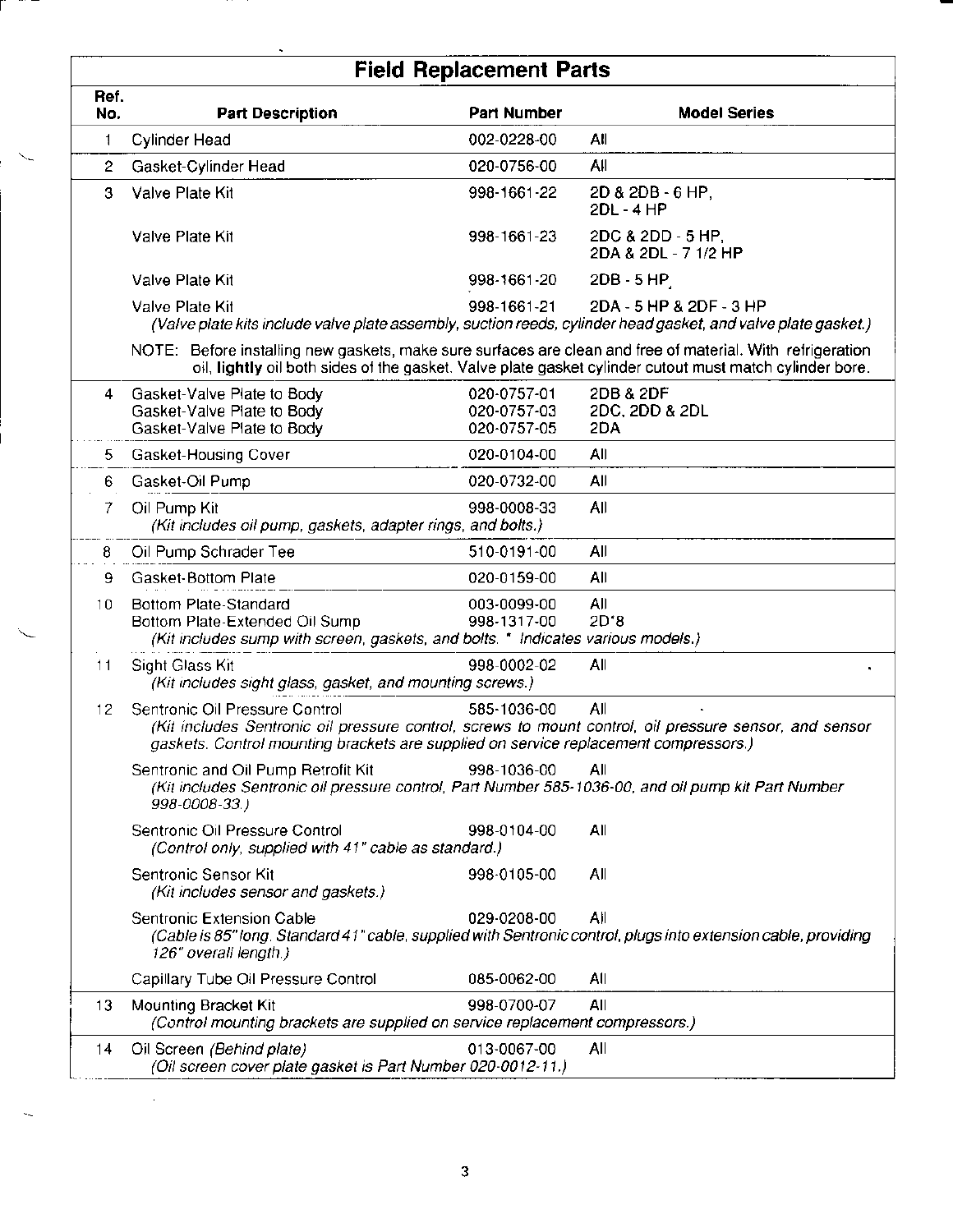|             | <b>Field Replacement Parts</b>                                                                                                                                                                                |                                                                                                                        |                                                           |  |  |  |
|-------------|---------------------------------------------------------------------------------------------------------------------------------------------------------------------------------------------------------------|------------------------------------------------------------------------------------------------------------------------|-----------------------------------------------------------|--|--|--|
| Ref.<br>No. | <b>Part Description</b>                                                                                                                                                                                       | <b>Part Number</b>                                                                                                     | <b>Model Series</b>                                       |  |  |  |
| 15          | Crankcase Heater (65 Watt)<br>Internal Immersion<br>120 Volt<br>518-0001-03<br>518-0001-02<br>240 Volt<br>518-0001-01<br>480 Volt<br>518-0001-00<br>600 Volt                                                  |                                                                                                                        |                                                           |  |  |  |
|             | External Bolt On Heaters (65 Watt)<br>518-0009-00<br>120 Volt<br>240 Volt<br>518-0009-01<br>480 Volt<br>518-0009-02<br>600 Volt<br>518-0009-03<br>(Kit includes bolts and installation drawing.)              |                                                                                                                        |                                                           |  |  |  |
| 16          | Gasket-Discharge Valve                                                                                                                                                                                        | 020-0012-11                                                                                                            | All                                                       |  |  |  |
| 17.         | Discharge Valve-7/8" SWT (2 bolt)<br>(Kit includes valve and gasket. Valve mounting bolts are not included, but can be ordered separately as Part<br>Number 100-0013-19, Quantity - 2.)                       | 998-0510-12                                                                                                            | All                                                       |  |  |  |
|             | 998-5100-00<br>All<br>17A Suction and Discharge Valve Kit<br>(Kit includes suction and discharge service valves, gaskets, and valve mounting bolts.)                                                          |                                                                                                                        |                                                           |  |  |  |
| 18          | Gasket-Stator Cover                                                                                                                                                                                           | 020-0709-00                                                                                                            | All                                                       |  |  |  |
| 19.         | Stator Cover-Small                                                                                                                                                                                            | 005-0649-00                                                                                                            | 2DA & 2DB - 5 HP                                          |  |  |  |
|             | Stator Cover-Large                                                                                                                                                                                            | 005-0650-00                                                                                                            | 2DA - 6 & 7 1/2 HP,<br>2DB - 6 HP,<br>2DC, 2DD, 2DF & 2DL |  |  |  |
| 20          | Suction Strainer Screen (Internal)                                                                                                                                                                            | 013-0078-01                                                                                                            | 2DA & 2DB - 5 HP                                          |  |  |  |
|             | Suction Strainer Screen (Internal)                                                                                                                                                                            | 013-0078-00                                                                                                            | 2DA - 6 & 7 1/2 HP,<br>2DB - 6 HP,<br>2DC, 2DD, 2DF & 2DL |  |  |  |
| 21          | <b>Gasket-Suction Valve</b>                                                                                                                                                                                   | 020-0012-09                                                                                                            | All                                                       |  |  |  |
| 22          | 998-0510-11<br>All<br>Suction Valve-1 3/8" SWT (2 bolt)<br>(Kit includes valve and gasket. Valve mounting bolts are not included, but can be ordered separately as Part<br>Number 100-0013-50, Quantity - 2.) |                                                                                                                        |                                                           |  |  |  |
|             | 22A Suction and Discharge Valve Kit<br>(Kit includes suction and discharge service valves, gaskets, and valve mounting bolts.)                                                                                | 998-5100-00                                                                                                            | All                                                       |  |  |  |
| 23          | Gasket-Terminal Plate                                                                                                                                                                                         | 020-0146-00                                                                                                            | All                                                       |  |  |  |
| 24          | <b>Terminal Box</b>                                                                                                                                                                                           | 062-0058-00                                                                                                            | CFB, TFC, TFD & TFE Motor Types                           |  |  |  |
| 25          | <b>Terminal Box Cover</b>                                                                                                                                                                                     | 005-0163-00                                                                                                            | CFB, TFC, TFD & TFE Motor Types                           |  |  |  |
| 26          | <b>Terminal Plate Assembly</b>                                                                                                                                                                                | CFB, TFC, TFD & TFE Motor Types<br>521-0144-00<br>(Kit includes plate gaskets, insulator, bolts, and terminal fusite.) |                                                           |  |  |  |
| 27          | <b>Terminal Fusite</b>                                                                                                                                                                                        | 521-0018-00                                                                                                            | All                                                       |  |  |  |
| 28          | Gasket-"O" Ring for Fusite                                                                                                                                                                                    | 020-0003-02                                                                                                            | All                                                       |  |  |  |
| 29          | <b>Connector Block</b>                                                                                                                                                                                        | 021-0005-00                                                                                                            | All                                                       |  |  |  |

 $\mathcal{L}^{\text{max}}_{\text{max}}$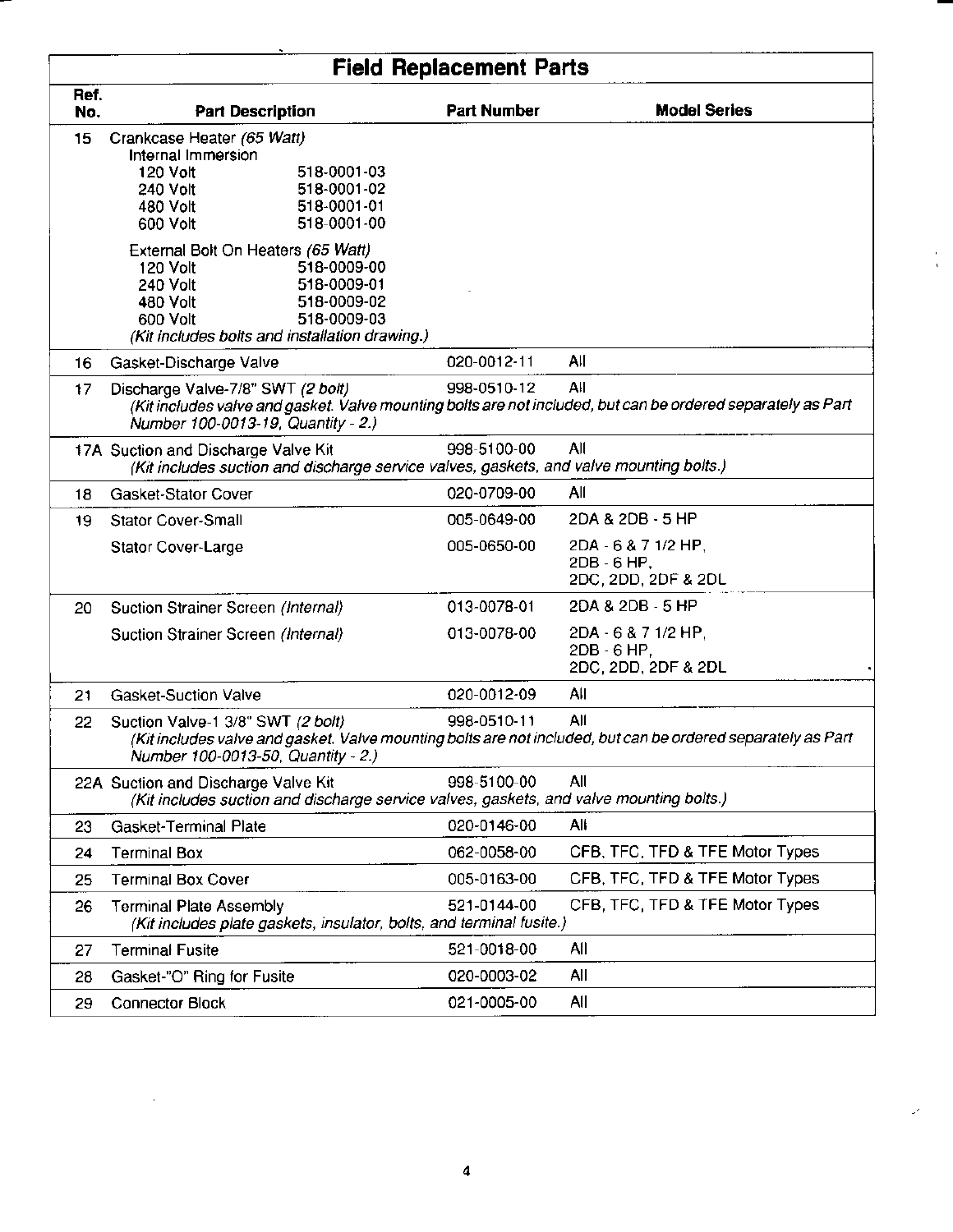|             | <b>Field Replacement Parts</b>                                                                                                              |                                                                                                                                                                     |                                                                                        |                                                                                                                                                                                                                       |  |
|-------------|---------------------------------------------------------------------------------------------------------------------------------------------|---------------------------------------------------------------------------------------------------------------------------------------------------------------------|----------------------------------------------------------------------------------------|-----------------------------------------------------------------------------------------------------------------------------------------------------------------------------------------------------------------------|--|
| Ref.<br>No. |                                                                                                                                             | <b>Part Description</b>                                                                                                                                             | <b>Part Number</b>                                                                     | <b>Model Series</b>                                                                                                                                                                                                   |  |
| 30          | (CFB, TFC, TFD & TFE motor types have replaceable protectors.<br>Protectors<br>Protector kits include protector and terminal plate gasket.) |                                                                                                                                                                     |                                                                                        |                                                                                                                                                                                                                       |  |
|             | Motor                                                                                                                                       | Type                                                                                                                                                                |                                                                                        |                                                                                                                                                                                                                       |  |
|             | 3 HP                                                                                                                                        | -CFB (230 VOLT)<br>-TFC (208/230 VOLT)<br>-TFD (460 VOLT)<br>-TFE (575 VOLT)                                                                                        | 998-0087-03<br>998-0429-22<br>998-0429-23<br>998-0429-27                               | 2DF<br>2DF<br>2DF<br>2DF                                                                                                                                                                                              |  |
|             | 4 HP                                                                                                                                        | -CFB $(230 \text{ VOLT})$<br>-TFC (208/230 VOLT)<br>-TFD $(460 \text{ VOLT})$<br>-TFE $(575 \text{ VOLT})$                                                          | 998-0429-08<br>998-0429-10<br>998-0429-23                                              | 2DL<br>2DL<br>2DL                                                                                                                                                                                                     |  |
|             | 5 HP                                                                                                                                        | $-CFB$ (230 VOLT)<br>-TFC (208/230 VOLT)<br>-TFC (208/230 VOLT)<br>-TFC (208/230 VOLT)<br>-TFD $(460 \text{ VOLT})$<br>-TFE $(575 \text{ VOLT})$                    | 998-0087-03<br>998-0429-02<br>998-0429-13<br>998-0429-24<br>998-0429-10<br>998-0429-23 | 2DA & 2DC<br>2DA & 2DB<br>2DC<br>2DD<br>2DA, 2DB, 2DC & 2DD<br>2DA, 2DB, 2DC & 2DD                                                                                                                                    |  |
|             | 6 HP                                                                                                                                        | -TFC (208/230 VOLT)<br>-TFD $(460 VOLT)$<br>$-$ TFD (460 VOLT)<br>-TFE (575 VOLT)<br>-TFE (575 VOLT)                                                                | 998-0429-08<br>998-0429-10<br>998-0429-05<br>998-0429-18<br>998-0429-26                | 2DA & 2DB<br>2DA<br>2DB<br>2DA<br>2DB                                                                                                                                                                                 |  |
|             | 7 1/2 HP                                                                                                                                    | -TFC (208/230 VOLT)<br>-TFD $(460 \text{ VOLT})$<br>-TFE $(575$ VOLT)                                                                                               | 998-0429-08<br>998-0429-05<br>998-0429-25                                              | 2DA & 2DL<br>2DA & 2DL<br>2DA & 2DL                                                                                                                                                                                   |  |
| 31          |                                                                                                                                             | Head Cooling Fan Assembly<br>208/230 VOLT - 50/60 HZ<br>440 VOLT - 50/60 HZ<br>115 VOLT - 50/60 HZ                                                                  | 998-0550-00<br>998-0550-01<br>998-0550-02                                              | (Kit assembly includes fan motor, fan blade, and fan guard. The fan mounting kit must be ordered separately.)                                                                                                         |  |
| 32          | 998-0574-11<br>Fan Mounting Kit<br>(Kit includes bracket, spacers, studs, and mounting hardware.)                                           |                                                                                                                                                                     |                                                                                        |                                                                                                                                                                                                                       |  |
| 33          | Fan Motor                                                                                                                                   | 208/230 VOLT - 50/60 HZ<br>440 VOLT - 50/60 HZ<br>115 VOLT - 50/60 HZ<br>material and correct torque. For this reason, motors are supplied with the guard mounted.) | 998-0550-03<br>998-0550-04<br>998-0550-05                                              | (Kit includes fan motor mounted to bottom guard. Securing the guard to motor requires special bonding                                                                                                                 |  |
| 34          | Fan Blade                                                                                                                                   |                                                                                                                                                                     | 083-0118-00                                                                            |                                                                                                                                                                                                                       |  |
| 35          | Fan Guard-Top                                                                                                                               |                                                                                                                                                                     | 024-0200-00                                                                            |                                                                                                                                                                                                                       |  |
| 36          | Fan Guard-Bottom                                                                                                                            |                                                                                                                                                                     | (Cannot be ordered separately.)                                                        | Part of Fan Motor Kit. Reference No. 33.                                                                                                                                                                              |  |
| 37          |                                                                                                                                             | Gasket Kit (not shown)                                                                                                                                              | 998-1669-06                                                                            |                                                                                                                                                                                                                       |  |
|             |                                                                                                                                             |                                                                                                                                                                     |                                                                                        | NOTE: Before installing new gaskets, make sure surfaces are clean and free of material. With refrigeration oil,<br>lightly oil both sides of the gasket. Valve plate gasket cylinder cutout must match cylinder bore. |  |
| 38          | <b>Mounting Parts</b>                                                                                                                       |                                                                                                                                                                     | 527-0105-00                                                                            | All                                                                                                                                                                                                                   |  |
|             |                                                                                                                                             | Shipping Plates (not shown)<br>Discharge Cover Plate<br>Gasket-Discharge Cover Plate                                                                                | 003-0009-00<br>012-0012-10                                                             | All<br>All                                                                                                                                                                                                            |  |
|             |                                                                                                                                             | <b>Suction Cover Plate</b><br>Gasket-Suction Cover Plate                                                                                                            | 003-0055-02<br>020-0012-09                                                             | All<br>All                                                                                                                                                                                                            |  |